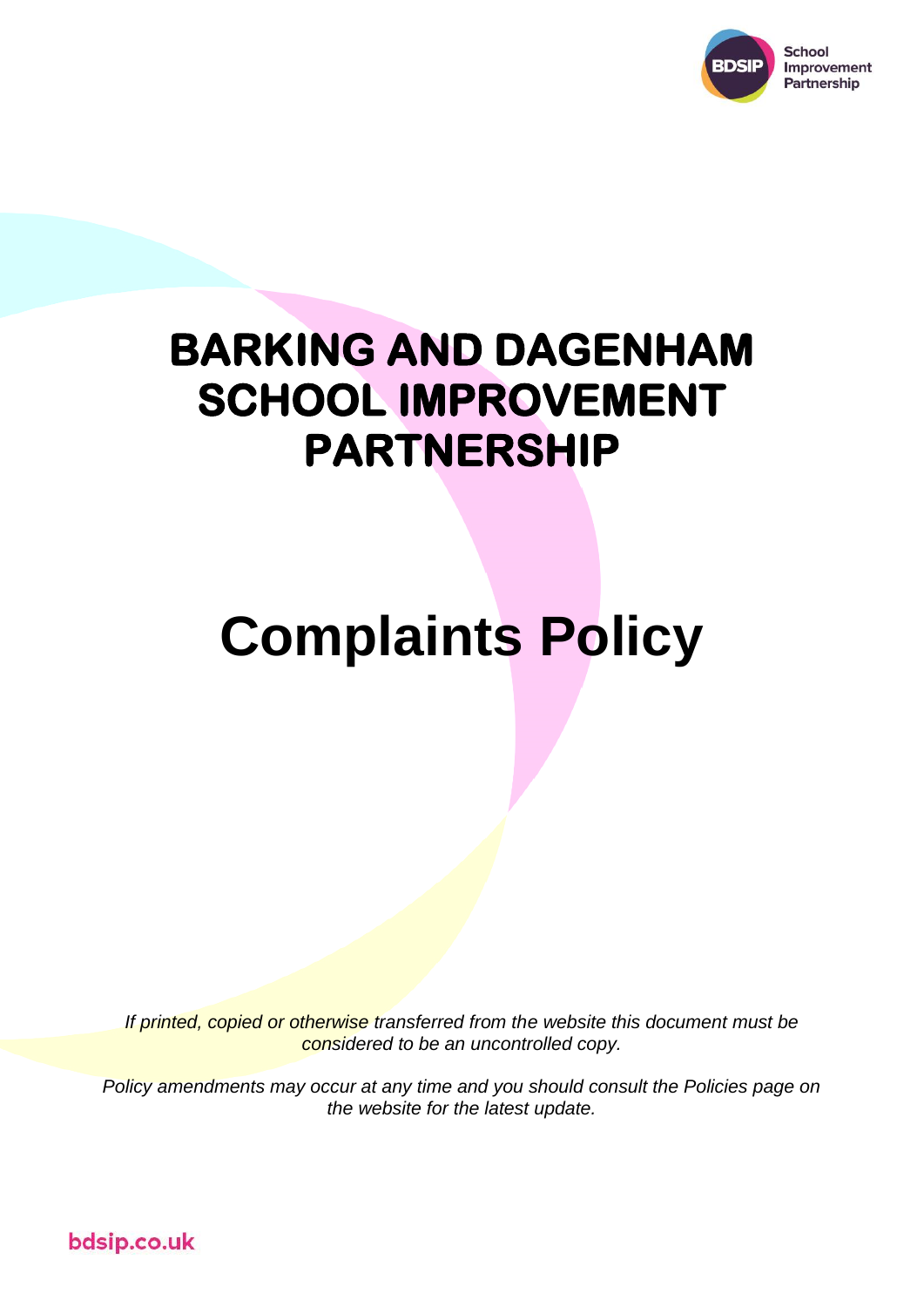#### **Controlled Document**

| <b>Title</b>       | <b>Complaints Policy</b>                                              |  |  |
|--------------------|-----------------------------------------------------------------------|--|--|
| <b>Author</b>      | Alison Partridge – Strategy and Business Development Manager          |  |  |
| <b>Owner</b>       | <b>Chief Executive</b>                                                |  |  |
| <b>Subject</b>     | <b>Complaints Policy</b>                                              |  |  |
| <b>Document</b>    | Version 1.1                                                           |  |  |
| <b>Version</b>     |                                                                       |  |  |
| <b>Created</b>     | September 2020                                                        |  |  |
| <b>Review Date</b> | September 2021 or earlier if there is a change in the applicable law  |  |  |
|                    | affecting this Policy Guidance, or where changes are necessary in the |  |  |
|                    | light of experience                                                   |  |  |

#### **Version Control:**

| <b>Version</b> | <b>Date</b> | <b>Author</b>                                                                         | <b>Description of</b><br>Change                   |
|----------------|-------------|---------------------------------------------------------------------------------------|---------------------------------------------------|
|                | 21/09/2020  | <b>Alison Partridge</b><br><b>Strategy and Business</b><br><b>Development Manager</b> | <b>New Policy</b>                                 |
| 1.1            | 22/9/2020   | Ben Spinks, Chief Executive                                                           | Minor<br>amendments,<br>additions and<br>sign-off |

#### **Contents**

- 1 Summary
- 2 Key Points
- 3 Introduction
- 4 Scope
- 5 Policy
- 6 Procedure for submitting a complaint
- 7 Procedure for response
- 8 Appeals

#### **Appendix**

1 Formal complaint form

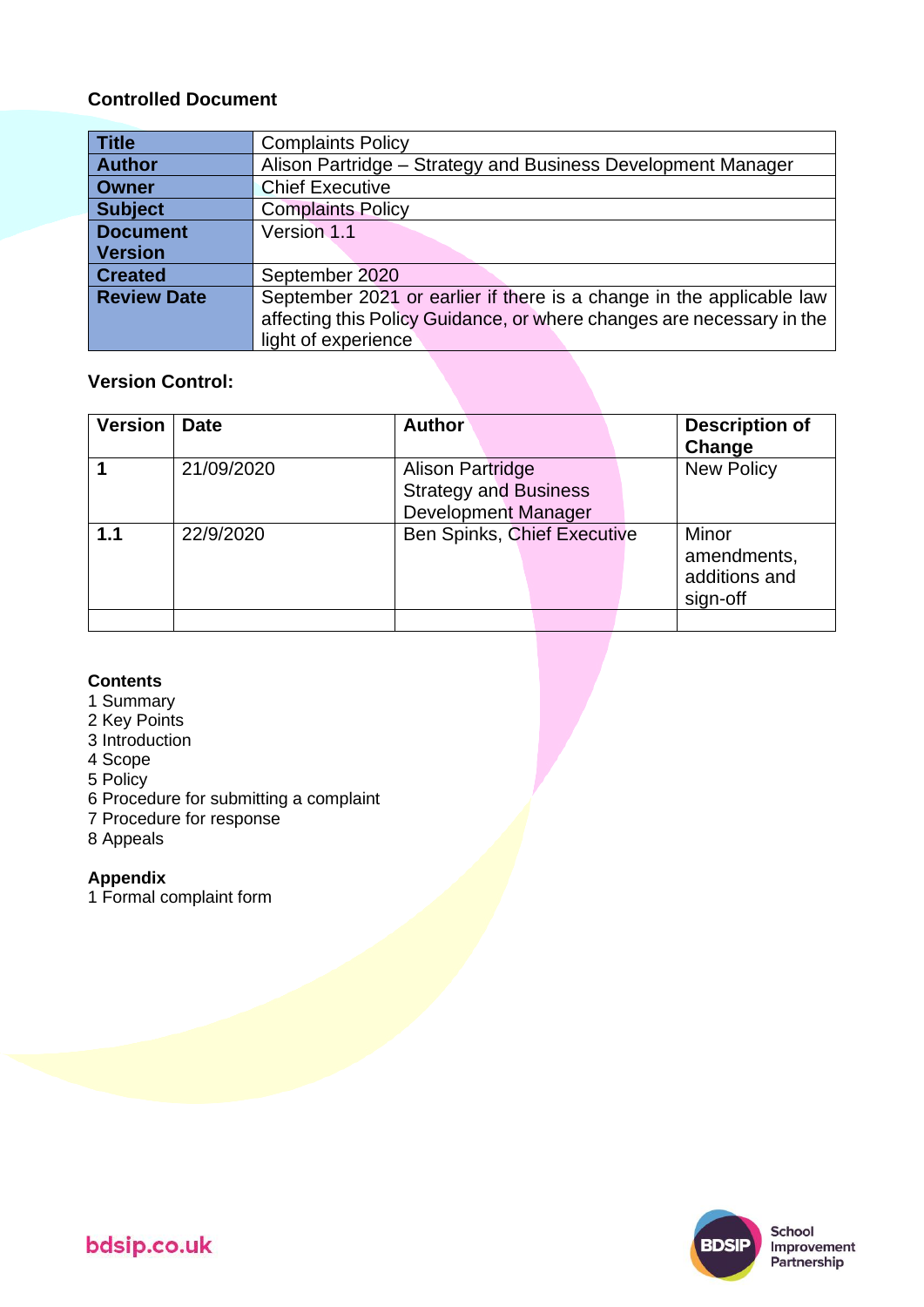#### **1. Summary**

Barking and Dagenham School Improvement Partnership (BDSIP) is committed to providing a high quality service and working in an open and accountable way. This policy outlines our approach to responding positively to complaints about our services.

#### **2. Key points**

We value and encourage honest and constructive feedback from our stakeholders and customers. We act on feedback systematically to constantly improve our service. To ensure this happens we will:

- deal with any complaints promptly, politely and, when appropriate, confidentially
- communicate clearly by way of an explanation, and where appropriate with an apology
- when we have got things wrongwe will also provide information where relevant on any action we have taken to make improvements
- learn from complaints and use them to improve our service
- keep our complaints policy and procedure under review

#### **3. Introduction**

This policy sets out our key principles and accountabilities in relation to receiving and responding to a complaint from service users, members of the public and partner organisations.

In the event of a complaint about our service being directed to LBBD or another third party, our timescale for responding (see below) will start from the date we receive the complaint.

#### **4. Scope**

This policy applies to anyone accessing BDSIP services and sets out the procedure to manage and respond to a complaint.

#### **5. Policy**

A complaint is defined as any expression of dissatisfaction about a service or an employee.

Complaints require a formal written response and therefore differ from feedback or constructive comments that are often resolved informally. Where there is ambiguity, BDSIP staff are advised to check whether the person giving the feedback wants to make a formal complaint.

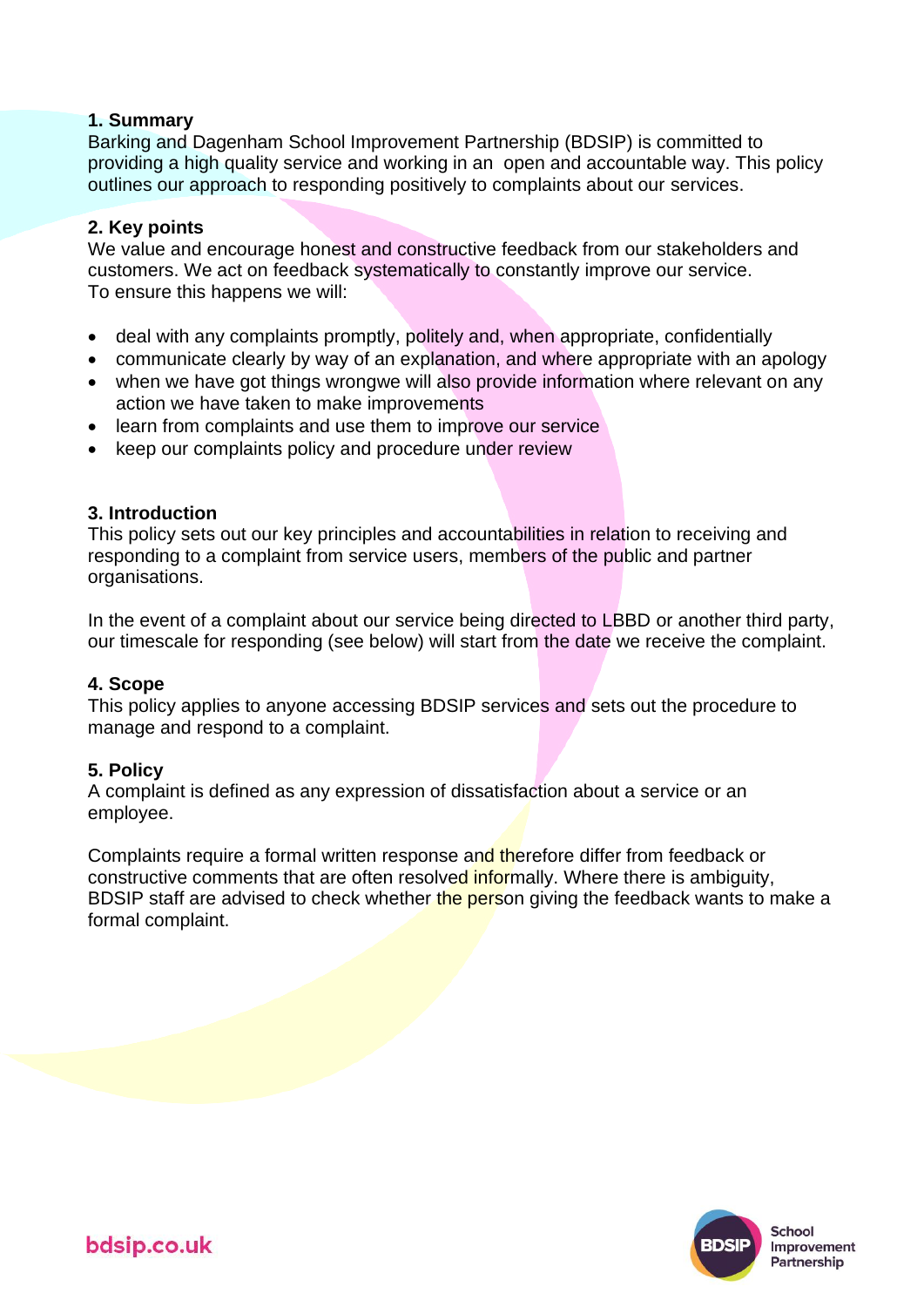#### **BDSIP Complaints Policy Version 1 – 21/09/2020**

We recognise that there may be occasions when a customer is dissatisfied with the service they have received from us. In these circumstances the person or organisation concerned will be made aware of our Complaints Policy.

We place great emphasis on resolving and responding to any complaint quickly and courteously. Therefore, when a complaint has been made, the complainant can expect the issue to be fully investigated and to be informed of the outcome.

In some cases, an individual may wish to complain on behalf of someone else. In these circumstances, we will need the person's agreement that the third party is authorised to act on their behalf. Please note we do not respond to or investigate anonymous complaints.In the event of any complaint being received which suggested that there may be a risk of harm to a child or vulnerable adult, we would immediately follow the procedure outlined in the Barking and Dagenham Safeguarding Policy.

All personal information or records relating to complaints will be treated in confidence and in accordance with the requirements of the Data Protection Act. Information will only be disclosed to those who need to know, so they can investigate the complaint. A copy of this policy will be made available on our website and, where applicable, referenced elsewhere.

Making a complaint will not compromise the provision of any future services or support.

The Chief Executive will periodically report on complaints and how they were dealt with to the Board of Directors.

#### **6. Procedure for submitting a complaint**

Many complaints can be resolved informally.

In the first instance contact BDSIP and, if you feel able, speak to the member of staff who is working with you or ask to speak to their manager, who will try to resolve the matter..

Any individual or organisation wishing to make a formal complaint about our work or an individual member of our staff can do so in writing by letter or email.

When making a complaint, it is important to set out the details and to be specific about the desired outcome and/or the remedial action required. Therefore, complainants making contact by letter or email may be asked to complete our standard complaint form (see page 3) to ensure we have all the relevant information.

#### **7. Procedure for response**

A response to the complaint will normally be made within 10 working days of its receipt. If this is not possible, the complainant will be advised what action is being taken to resolve the complaint and how long it will take to provide a response. This should normally take no longer than 28 working days.

The complaint will be investigated and, as part of this process, the complainant will be



School Improvement Partnership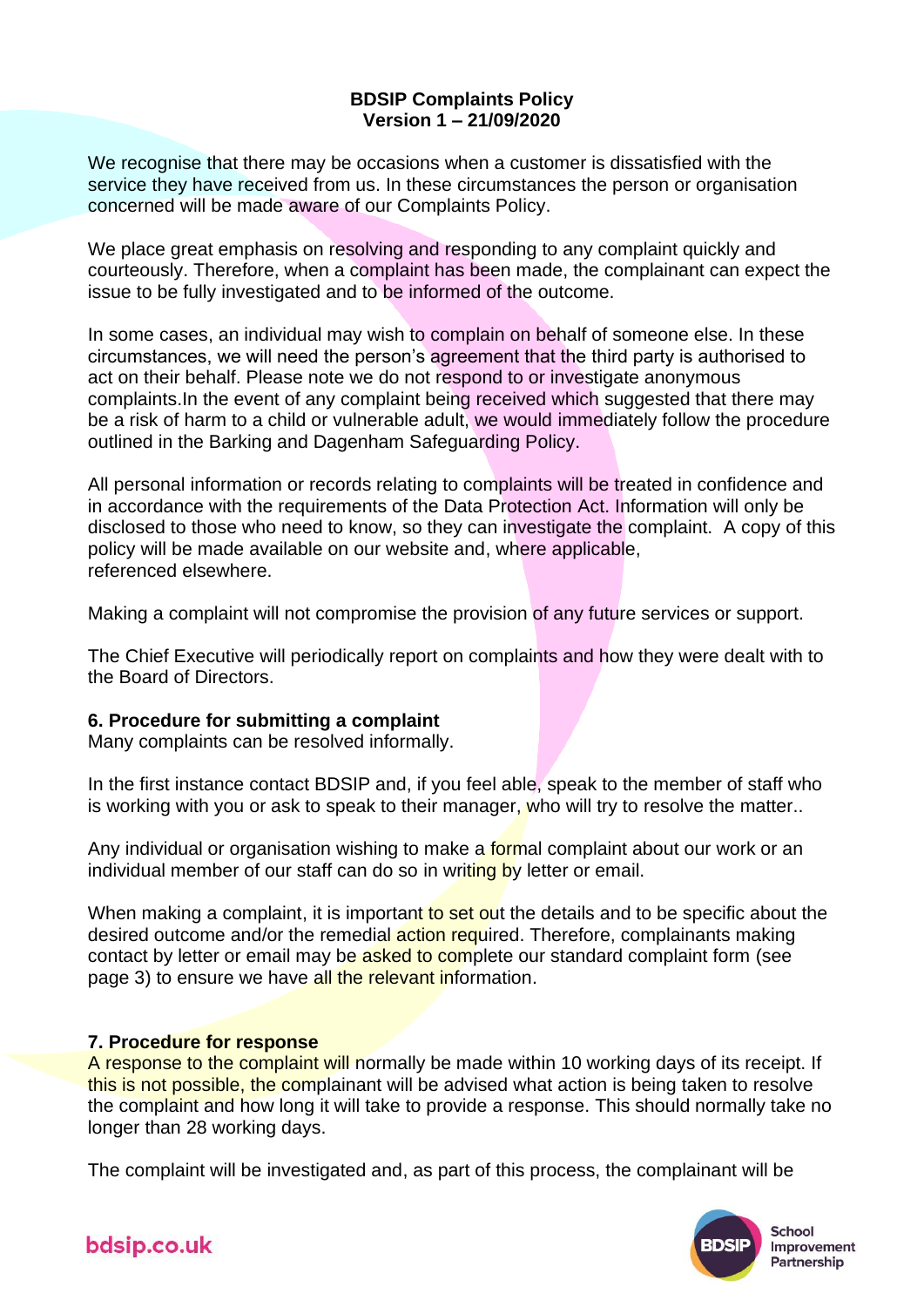contacted to discuss the issue in person or by phone with a member of the BDSIP senior leadership team. As part of the investigation, we may also contact anyone else who has relevant information.

#### **8. Appeals**

If an individual is not satisfied with the outcome, they have a right to appeal to the Chief Executive. The Chief Executive will review the response provided and may conduct further enquiries in order to provide a final written response within 21 working days of receipt of the appeal. In the case of a complaint concerning the chief executive, the complaint will be handled by the independant chair of the board.

#### **Contact details**

BDSIP CU London Rainham Rd North Dagenham RM10 7BN

Telephone 020 8227 2636

Send an email to: info@bdsip.co.uk